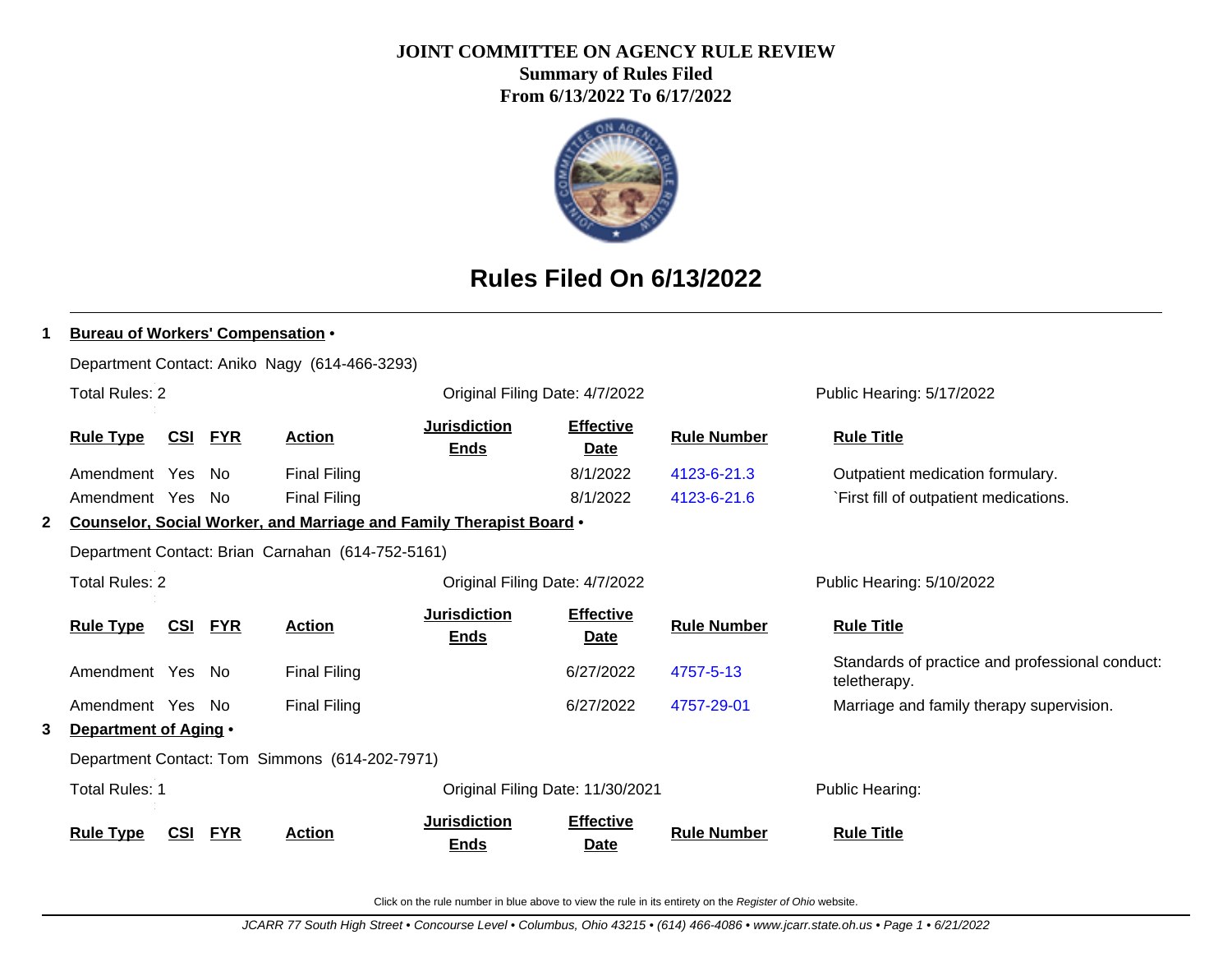| 4 | Amendment No<br>Department of Aging • |            | Yes        | <b>Final Filing</b>                                |                                    | 6/30/2022                        | 173-40-03          | PASSPORT program (state-funded component):<br>individual disenrollment and other actions.     |
|---|---------------------------------------|------------|------------|----------------------------------------------------|------------------------------------|----------------------------------|--------------------|-----------------------------------------------------------------------------------------------|
|   |                                       |            |            | Department Contact: Tom Simmons (614-202-7971)     |                                    |                                  |                    |                                                                                               |
|   | <b>Total Rules: 1</b>                 |            |            |                                                    |                                    | Original Filing Date: 11/30/2021 |                    | Public Hearing:                                                                               |
|   | <b>Rule Type</b>                      | <b>CSI</b> | <b>FYR</b> | <b>Action</b>                                      | <b>Jurisdiction</b><br><b>Ends</b> | <b>Effective</b><br>Date         | <b>Rule Number</b> | <b>Rule Title</b>                                                                             |
|   | Amendment No                          |            | Yes        | <b>Final Filing</b>                                |                                    | 6/30/2022                        | 173-51-03          | Assisted living program (state-funded component):<br>disenrollment and other adverse actions. |
| 5 | Department of Education .             |            |            |                                                    |                                    |                                  |                    |                                                                                               |
|   |                                       |            |            | Department Contact: Sherry Worstell (614-995-9934) |                                    |                                  |                    |                                                                                               |
|   | Total Rules: 9                        |            |            |                                                    | Original Filing Date: 6/8/2022     |                                  |                    | Public Hearing: 7/12/2022                                                                     |
|   | <b>Rule Type</b>                      | CSI        | <b>FYR</b> | <b>Action</b>                                      | <b>Jurisdiction</b><br><b>Ends</b> | <b>Effective</b><br>Date         | <b>Rule Number</b> | <b>Rule Title</b>                                                                             |
|   | New Rule                              | No         | No         | <b>Revised Filing</b>                              | 8/12/2022                          |                                  | 3301-44-01         | Purpose.                                                                                      |
|   | New Rule                              | No         | <b>No</b>  | <b>Revised Filing</b>                              | 8/12/2022                          |                                  | 3301-44-02         | Definitions.                                                                                  |
|   | New Rule                              | No.        | No         | <b>Revised Filing</b>                              | 8/12/2022                          |                                  | 3301-44-03         | Provider application.                                                                         |
|   | New Rule                              | No.        | No         | <b>Revised Filing</b>                              | 8/12/2022                          |                                  | 3301-44-04         | Provider requirements.                                                                        |
|   | New Rule                              | No.        | No         | <b>Revised Filing</b>                              | 8/12/2022                          |                                  | 3301-44-05         | Enrollment.                                                                                   |
|   | New Rule                              | No.        | No         | <b>Revised Filing</b>                              | 8/12/2022                          |                                  | 3301-44-06         | Requirements to earn a high school diploma.                                                   |
|   | New Rule                              | No.        | No         | <b>Revised Filing</b>                              | 8/12/2022                          |                                  | 3301-44-07         | Provider funding.                                                                             |
|   | New Rule                              | No.        | No         | <b>Revised Filing</b>                              | 8/12/2022                          |                                  | 3301-44-08         | Contracting educational services.                                                             |
|   | New Rule                              | No.        | No         | <b>Revised Filing</b>                              | 8/12/2022                          |                                  | 3301-44-09         | Standards for competency-based education.                                                     |
| 6 | Ohio Police and Fire Pension Fund .   |            |            |                                                    |                                    |                                  |                    |                                                                                               |
|   |                                       |            |            | Department Contact: John J. Danish (614-628-8116)  |                                    |                                  |                    |                                                                                               |
|   | Total Rules: 5                        |            |            |                                                    |                                    | Original Filing Date: 6/13/2022  |                    | Public Hearing:                                                                               |
|   | <b>Rule Type</b>                      | CSI        | <b>FYR</b> | <b>Action</b>                                      | <b>Jurisdiction</b><br><b>Ends</b> | <b>Effective</b><br><b>Date</b>  | <b>Rule Number</b> | <b>Rule Title</b>                                                                             |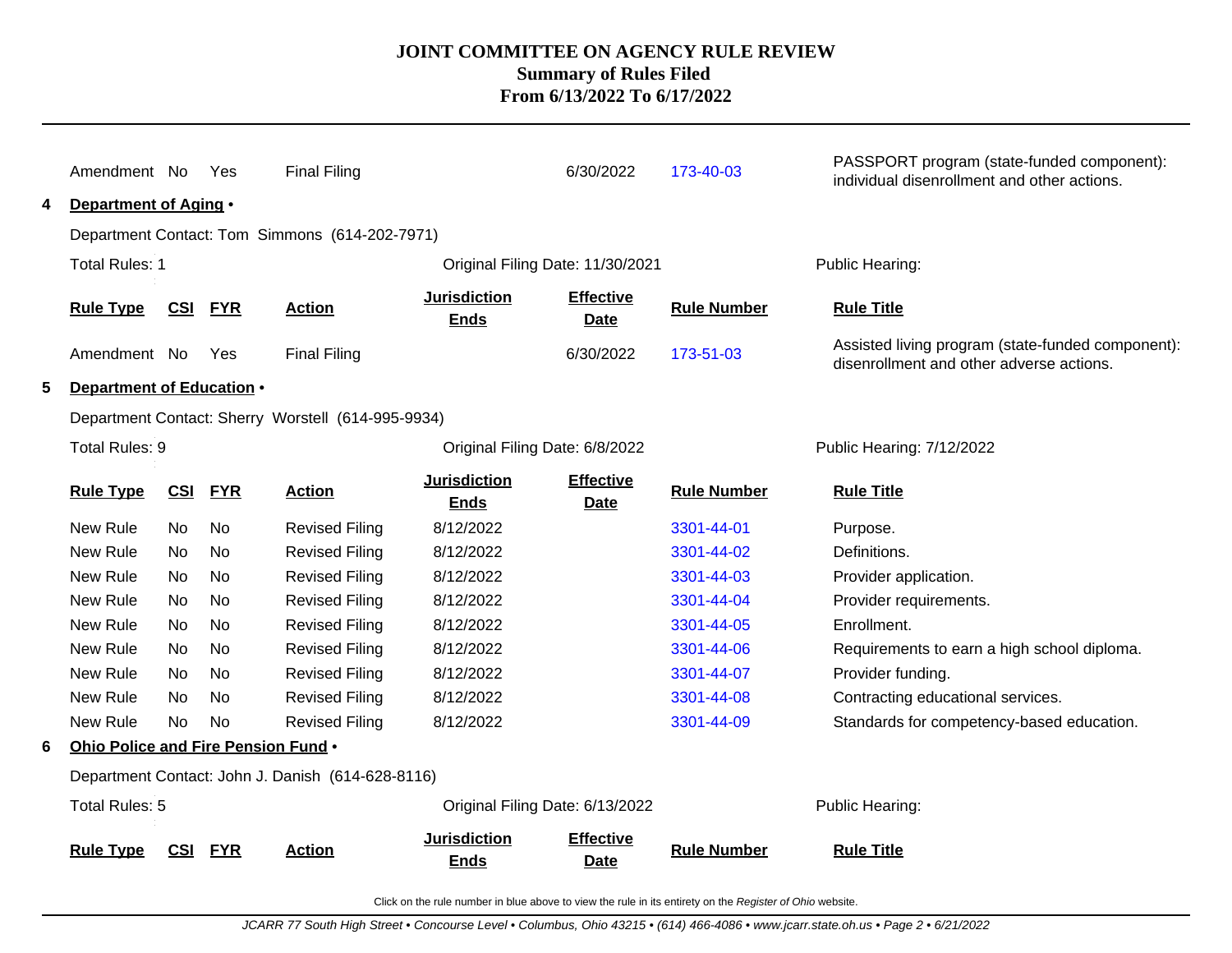|   | No Change                        | No.        | Yes        | <b>FYR</b>                                         | 9/11/2022                          |                                 | 742-3-07                        | Optional plan of payment.                                                                     |
|---|----------------------------------|------------|------------|----------------------------------------------------|------------------------------------|---------------------------------|---------------------------------|-----------------------------------------------------------------------------------------------|
|   | No Change                        | No         | Yes        | <b>FYR</b>                                         | 9/11/2022                          |                                 | 742-3-19                        | Pre-1967 survivor benefits.                                                                   |
|   | No Change                        | No         | Yes        | <b>FYR</b>                                         | 9/11/2022                          |                                 | 742-5-02                        | Interest rate for service credit purchases or<br>refunds/purchase of civilian service credit. |
|   | No Change                        | No         | Yes        | <b>FYR</b>                                         | 9/11/2022                          |                                 | 742-5-06                        | Definition of "honorably discharged".                                                         |
|   | No Change                        | No         | Yes        | <b>FYR</b>                                         | 9/11/2022                          |                                 | 742-7-07                        | Pre-retirement survivor annuity.                                                              |
| 7 | <b>State Racing Commission .</b> |            |            |                                                    |                                    |                                 |                                 |                                                                                               |
|   |                                  |            |            | Department Contact: Tanya Boulmetis (614-466-2757) |                                    |                                 |                                 |                                                                                               |
|   | <b>Total Rules: 1</b>            |            |            |                                                    | Original Filing Date: 6/2/2022     |                                 |                                 | Public Hearing: 7/5/2022                                                                      |
|   | <b>Rule Type</b>                 | CSI        | <b>FYR</b> | <b>Action</b>                                      | <b>Jurisdiction</b><br><b>Ends</b> | <b>Effective</b><br><b>Date</b> | <b>Rule Number</b>              | <b>Rule Title</b>                                                                             |
|   | Amendment Yes                    |            | - No       | <b>Revised Filing</b>                              | 8/6/2022                           |                                 | 3769-8-01                       | Medication and testing.                                                                       |
| 8 | <b>State Racing Commission .</b> |            |            |                                                    |                                    |                                 |                                 |                                                                                               |
|   |                                  |            |            | Department Contact: Tanya Boulmetis (614-466-2757) |                                    |                                 |                                 |                                                                                               |
|   | <b>Total Rules: 1</b>            |            |            |                                                    | Original Filing Date: 6/2/2022     |                                 |                                 | Public Hearing: 7/5/2022                                                                      |
|   | <b>Rule Type</b>                 | <u>CSI</u> | <b>FYR</b> | <b>Action</b>                                      | <b>Jurisdiction</b><br><b>Ends</b> | <b>Effective</b><br><b>Date</b> | <b>Rule Number</b>              | <b>Rule Title</b>                                                                             |
|   | Amendment Yes                    |            | - No       | <b>Revised Filing</b>                              | 8/6/2022                           |                                 | 3769-18-01                      | Medication and testing.                                                                       |
|   |                                  |            |            |                                                    |                                    |                                 | <b>Rules Filed On 6/14/2022</b> |                                                                                               |

#### **9 Department of Mental Health and Addiction Services** •

| Department Contact: Lisa Musielewicz (614-995-1958) |            |            |                 |                                    |                                 |                           |                                |  |  |  |
|-----------------------------------------------------|------------|------------|-----------------|------------------------------------|---------------------------------|---------------------------|--------------------------------|--|--|--|
| Total Rules: 5                                      |            |            |                 |                                    | Original Filing Date: 6/14/2022 | Public Hearing: 7/21/2022 |                                |  |  |  |
| <b>Rule Type</b>                                    | <u>CSI</u> | <b>FYR</b> | <b>Action</b>   | <b>Jurisdiction</b><br><b>Ends</b> | <b>Effective</b><br><b>Date</b> | <b>Rule Number</b>        | <b>Rule Title</b>              |  |  |  |
| Amendment                                           | Yes.       | <b>Yes</b> | Original Filing | 8/18/2022                          |                                 | 5122-36-01                | Purpose and definitions.       |  |  |  |
| Amendment                                           | Yes        | Yes        | Original Filing | 8/18/2022                          |                                 | 5122-36-02                | RSS non-financial eligibility. |  |  |  |

Click on the rule number in blue above to view the rule in its entirety on the Register of Ohio website.

JCARR 77 South High Street • Concourse Level • Columbus, Ohio 43215 • (614) 466-4086 • www.jcarr.state.oh.us • Page 3 • 6/21/2022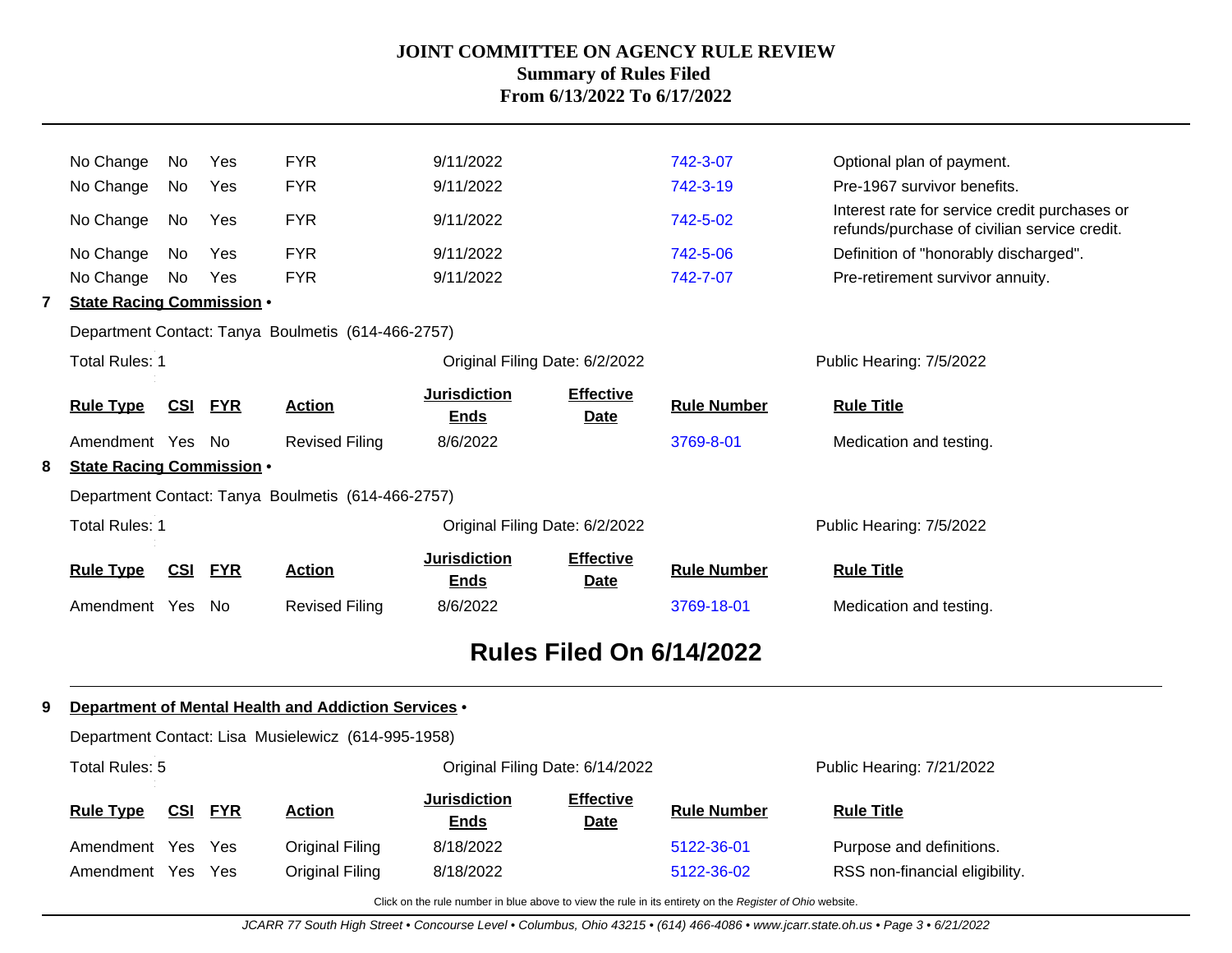| Amendment Yes                    |            | Yes        | <b>Original Filing</b>                                                        | 8/18/2022                          |                                 | 5122-36-03         | Application process.                                                 |
|----------------------------------|------------|------------|-------------------------------------------------------------------------------|------------------------------------|---------------------------------|--------------------|----------------------------------------------------------------------|
| Amendment Yes                    |            | Yes        | Original Filing                                                               | 8/18/2022                          |                                 | 5122-36-04         | Responsibilities of the living arrangement.                          |
| Amendment Yes Yes                |            |            | <b>Original Filing</b>                                                        | 8/18/2022                          |                                 | 5122-36-05         | Determination of RSS payment.                                        |
|                                  |            |            | 10 Industrial Commission/Bureau of Workers' Compensation .                    |                                    |                                 |                    |                                                                      |
|                                  |            |            | Department Contact: Aniko Nagy (614-466-6901)                                 |                                    |                                 |                    |                                                                      |
| <b>Total Rules: 2</b>            |            |            |                                                                               |                                    | Original Filing Date: 4/7/2022  |                    | Public Hearing: 5/17/2022                                            |
| <b>Rule Type</b>                 | <b>CSI</b> | <b>FYR</b> | <b>Action</b>                                                                 | <b>Jurisdiction</b><br><b>Ends</b> | <b>Effective</b><br><b>Date</b> | <b>Rule Number</b> | <b>Rule Title</b>                                                    |
| Amendment Yes Yes                |            |            | <b>Final Filing</b>                                                           |                                    | 7/1/2022                        | 4125-1-01          | Wage loss compensation.                                              |
| Amendment No                     |            | Yes        | <b>Final Filing</b>                                                           |                                    | 7/1/2022                        | 4125-1-02          | Electronic submission and acceptance of<br>documents.                |
| 11 Ohio Department of Medicaid . |            |            |                                                                               |                                    |                                 |                    |                                                                      |
|                                  |            |            | Department Contact: Tommi Potter (614-752-3877)                               |                                    |                                 |                    |                                                                      |
|                                  |            |            |                                                                               | Original Filing Date: 4/15/2022    |                                 |                    |                                                                      |
| <b>Total Rules: 1</b>            |            |            |                                                                               |                                    |                                 |                    | Public Hearing: 5/16/2022                                            |
| <b>Rule Type</b>                 | CSI        | <b>FYR</b> | <b>Action</b>                                                                 | <b>Jurisdiction</b><br><b>Ends</b> | <b>Effective</b><br><b>Date</b> | <b>Rule Number</b> | <b>Rule Title</b>                                                    |
| New Rule                         | Yes No     |            | <b>Refiled Filing</b>                                                         | 7/14/2022                          |                                 | 5160-2-17          | Provision of basic, medically necessary hospital-<br>level services. |
|                                  |            |            | 12 Ohio Occupational Therapy, Physical Therapy, and Athletic Trainers Board . |                                    |                                 |                    |                                                                      |
|                                  |            |            | Department Contact: Missy Anthony (614-466-3474)                              |                                    |                                 |                    |                                                                      |
| <b>Total Rules: 2</b>            |            |            |                                                                               |                                    | Original Filing Date: 6/14/2022 |                    | Public Hearing: 7/20/2022                                            |
| <b>Rule Type</b>                 | CSI        | <b>FYR</b> | <b>Action</b>                                                                 | <b>Jurisdiction</b><br><b>Ends</b> | <b>Effective</b><br>Date        | <b>Rule Number</b> | <b>Rule Title</b>                                                    |
| New Rule                         | Yes        | No         | Original Filing                                                               | 8/18/2022                          |                                 | 4755-7-05          | Telehealth.                                                          |
| New Rule                         | Yes.       | No         | <b>Original Filing</b>                                                        | 8/18/2022                          |                                 | 4755-27-09         | Telehealth.                                                          |

# **Rules Filed On 6/15/2022**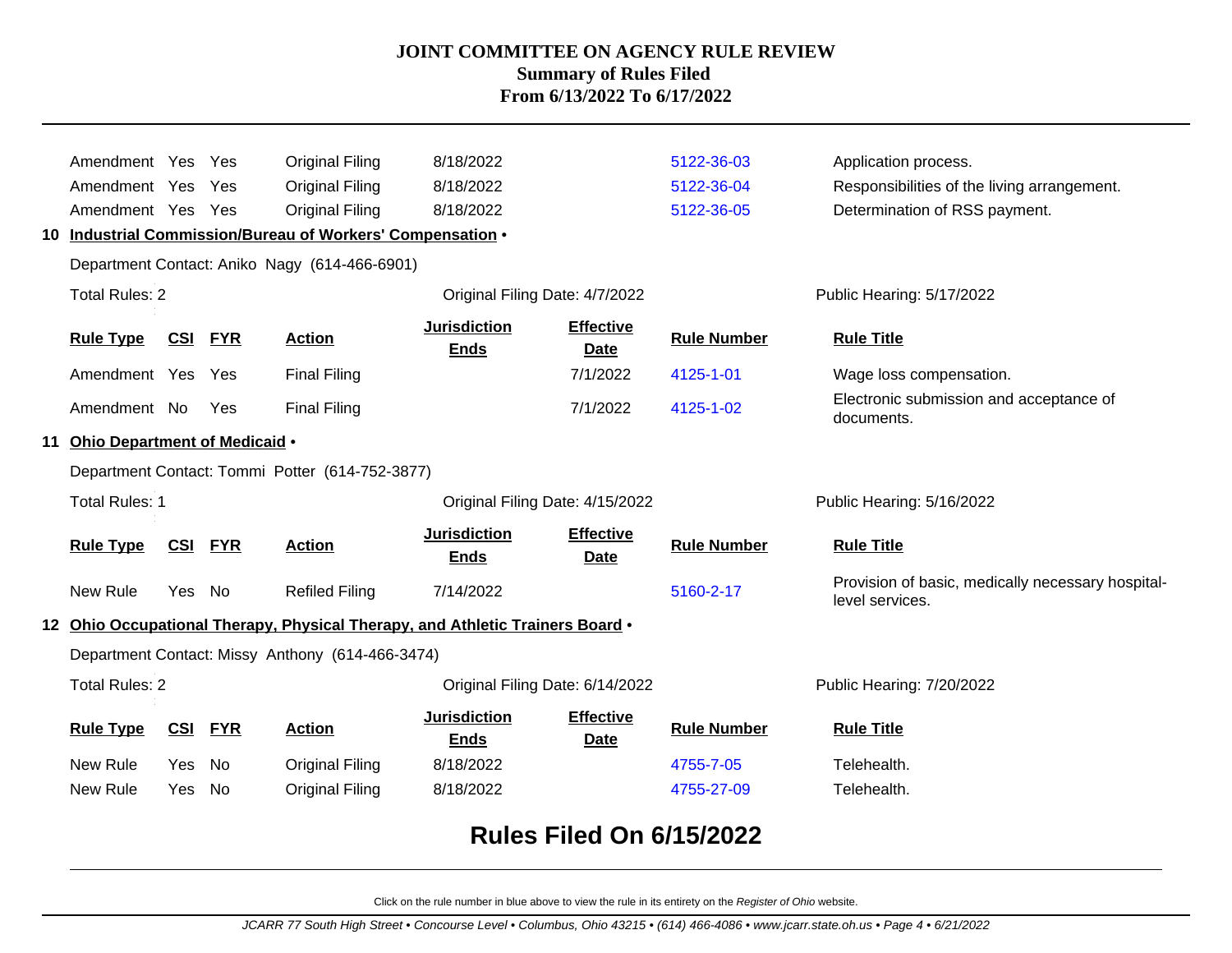|                                                  |            |            | 13 Department of Health . Radiation Control             |                                    |                                 |                    |                                                                                          |
|--------------------------------------------------|------------|------------|---------------------------------------------------------|------------------------------------|---------------------------------|--------------------|------------------------------------------------------------------------------------------|
| Department Contact: Alicyn Carrel (614-752-8451) |            |            |                                                         |                                    |                                 |                    |                                                                                          |
| <b>Total Rules: 1</b>                            |            |            |                                                         |                                    | Original Filing Date: 6/1/2022  |                    | Public Hearing: 7/7/2022                                                                 |
| <b>Rule Type</b>                                 | <u>CSI</u> | <b>FYR</b> | <b>Action</b>                                           | <b>Jurisdiction</b><br><b>Ends</b> | <b>Effective</b><br><b>Date</b> | <b>Rule Number</b> | <b>Rule Title</b>                                                                        |
| Amendment Yes Yes                                |            |            | <b>Revised Filing</b>                                   | 8/5/2022                           |                                 | 3701:1-67-08       | Shielding design and survey requirements.                                                |
|                                                  |            |            | 14 Department of Mental Health and Addiction Services . |                                    |                                 |                    |                                                                                          |
|                                                  |            |            | Department Contact: Emily Henry (614-752-8365)          |                                    |                                 |                    |                                                                                          |
| Total Rules: 4                                   |            |            |                                                         |                                    | Original Filing Date: 3/14/2022 |                    | Public Hearing: 4/19/2022                                                                |
| <b>Rule Type</b>                                 | <u>CSI</u> | <b>FYR</b> | <b>Action</b>                                           | <b>Jurisdiction</b><br><b>Ends</b> | <b>Effective</b><br><b>Date</b> | <b>Rule Number</b> | <b>Rule Title</b>                                                                        |
| Amendment Yes                                    |            | Yes        | <b>Final Filing</b>                                     |                                    | 7/1/2022                        | 5122-24-01         | Certification definitions.                                                               |
| New Rule                                         | <b>Yes</b> | No         | <b>Final Filing</b>                                     |                                    | 7/1/2022                        | 5122-29-14         | Mobile response and stabilization service.                                               |
| Amendment Yes                                    |            | Yes        | <b>Final Filing</b>                                     |                                    | 7/1/2022                        | 5122-29-30         | Eligible providers and supervisors.                                                      |
| Amendment Yes                                    |            | Yes        | <b>Final Filing</b>                                     |                                    | 7/1/2022                        | 5122-29-31         | Telehealth.                                                                              |
| 15 Ohio Department of Medicaid .                 |            |            |                                                         |                                    |                                 |                    |                                                                                          |
|                                                  |            |            | Department Contact: Tommi Potter (614-752-3877)         |                                    |                                 |                    |                                                                                          |
| <b>Total Rules: 1</b>                            |            |            |                                                         |                                    | Original Filing Date: 3/25/2022 |                    | Public Hearing: 4/25/2022                                                                |
| <b>Rule Type</b>                                 | <u>CSI</u> | <b>FYR</b> | <b>Action</b>                                           | <b>Jurisdiction</b><br><b>Ends</b> | <b>Effective</b><br><b>Date</b> | <b>Rule Number</b> | <b>Rule Title</b>                                                                        |
| Amendment No                                     |            | No         | <b>Final Filing</b>                                     |                                    | 7/1/2022                        | 5160-15-14         | Transportation: non-emergency services through a<br>CDJFS: program integrity provisions. |
| 16 Ohio Department of Medicaid .                 |            |            |                                                         |                                    |                                 |                    |                                                                                          |
|                                                  |            |            | Department Contact: Tommi Potter (614-752-3877)         |                                    |                                 |                    |                                                                                          |
| <b>Total Rules: 1</b>                            |            |            |                                                         |                                    | Original Filing Date: 3/25/2022 |                    | Public Hearing: 4/25/2022                                                                |
| <b>Rule Type</b>                                 | <b>CSI</b> | <b>FYR</b> | <b>Action</b>                                           | <b>Jurisdiction</b><br><b>Ends</b> | <b>Effective</b><br><b>Date</b> | <b>Rule Number</b> | <b>Rule Title</b>                                                                        |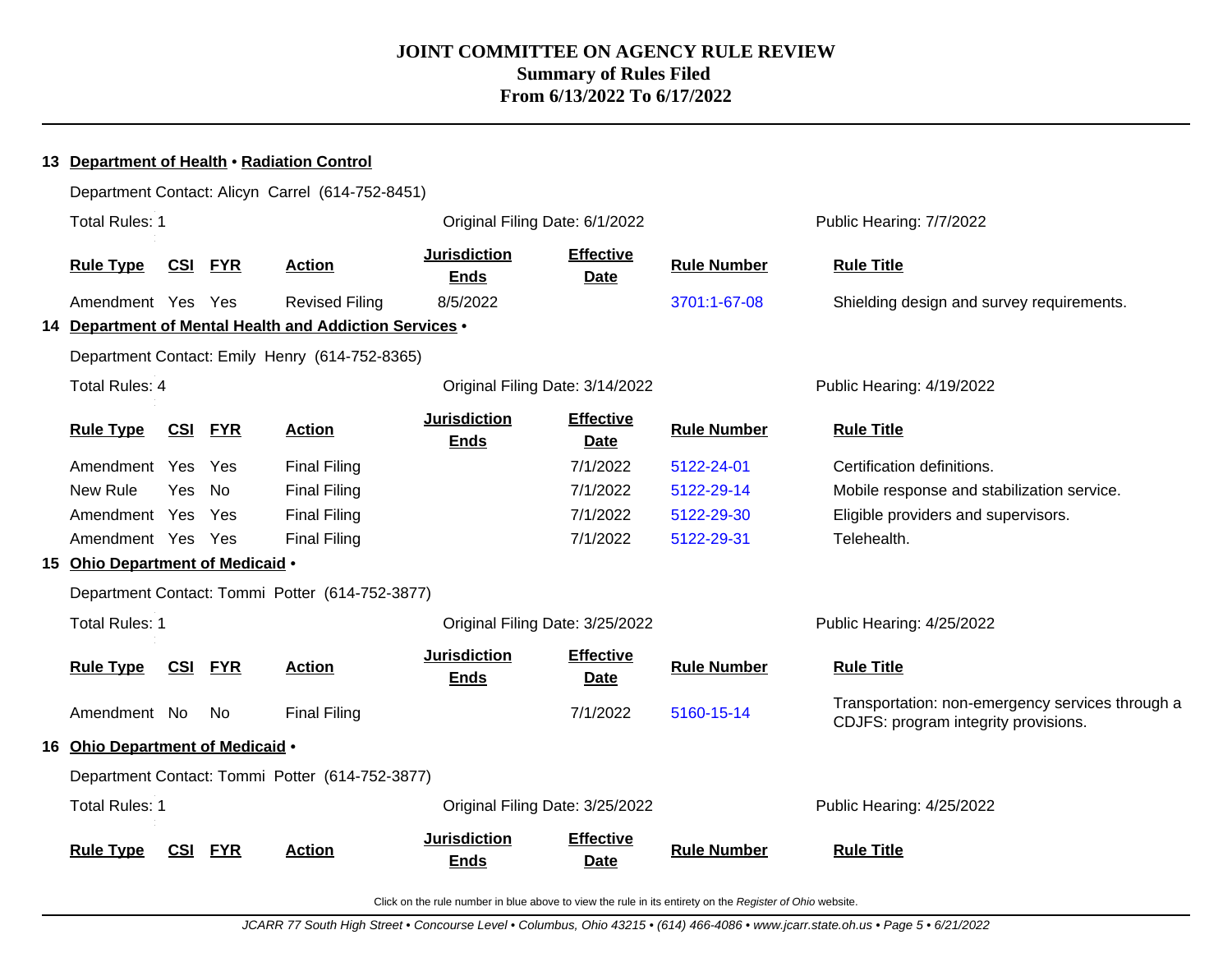| Amendment No                                             |            | Yes        | <b>Final Filing</b>                                                    |                                                                                                          | 7/1/2022                        | 5160-1-61          | Non-covered services.                                                                     |  |  |  |  |
|----------------------------------------------------------|------------|------------|------------------------------------------------------------------------|----------------------------------------------------------------------------------------------------------|---------------------------------|--------------------|-------------------------------------------------------------------------------------------|--|--|--|--|
| 17 Unemployment Compensation Review Commission .         |            |            |                                                                        |                                                                                                          |                                 |                    |                                                                                           |  |  |  |  |
| Department Contact: Gina Jessup (614-644-8854)           |            |            |                                                                        |                                                                                                          |                                 |                    |                                                                                           |  |  |  |  |
| <b>Total Rules: 1</b>                                    |            |            |                                                                        | Original Filing Date: 6/15/2022                                                                          | Public Hearing:                 |                    |                                                                                           |  |  |  |  |
| <b>Rule Type</b>                                         | CSI        | <b>FYR</b> | <b>Action</b>                                                          | <b>Jurisdiction</b><br><b>Ends</b>                                                                       | <b>Effective</b><br><b>Date</b> | <b>Rule Number</b> | <b>Rule Title</b>                                                                         |  |  |  |  |
| No Change                                                | No         | <b>Yes</b> | <b>FYR</b>                                                             | 9/13/2022                                                                                                |                                 | 4146-31-01         | Ethics policy.                                                                            |  |  |  |  |
|                                                          |            |            |                                                                        |                                                                                                          | <b>Rules Filed On 6/16/2022</b> |                    |                                                                                           |  |  |  |  |
|                                                          |            |            | 18 Department of Job and Family Services . Division of Social Services |                                                                                                          |                                 |                    |                                                                                           |  |  |  |  |
|                                                          |            |            | Department Contact: Michael Lynch (614-466-4605)                       |                                                                                                          |                                 |                    |                                                                                           |  |  |  |  |
| <b>Total Rules: 1</b>                                    |            |            |                                                                        | Original Filing Date: 4/11/2022                                                                          | Public Hearing: 5/17/2022       |                    |                                                                                           |  |  |  |  |
| <b>Rule Type</b>                                         | <u>CSI</u> | <b>FYR</b> | <b>Action</b>                                                          | <b>Jurisdiction</b><br><b>Ends</b>                                                                       | <b>Effective</b><br><b>Date</b> | <b>Rule Number</b> | <b>Rule Title</b>                                                                         |  |  |  |  |
| Amendment No                                             |            | <b>Yes</b> | <b>Final Filing</b>                                                    |                                                                                                          | 7/1/2022                        | 5101:2-47-04       | Intercounty and interstate case management<br>responsibility for foster care maintenance. |  |  |  |  |
|                                                          |            |            |                                                                        |                                                                                                          | <b>Rules Filed On 6/17/2022</b> |                    |                                                                                           |  |  |  |  |
| 19 Bureau of Workers' Compensation .                     |            |            |                                                                        |                                                                                                          |                                 |                    |                                                                                           |  |  |  |  |
|                                                          |            |            | Department Contact: Aniko Nagy (614-466-3293)                          |                                                                                                          |                                 |                    |                                                                                           |  |  |  |  |
| <b>Total Rules: 1</b><br>Original Filing Date: 6/17/2022 |            |            |                                                                        |                                                                                                          |                                 |                    | Public Hearing: 7/25/2022                                                                 |  |  |  |  |
| <b>Rule Type</b>                                         |            | CSI FYR    | <b>Action</b>                                                          | <b>Jurisdiction</b><br><b>Ends</b>                                                                       | <b>Effective</b><br><b>Date</b> | <b>Rule Number</b> | <b>Rule Title</b>                                                                         |  |  |  |  |
| Amendment Yes No                                         |            |            | <b>Original Filing</b>                                                 | 8/21/2022                                                                                                |                                 | 4123-17-24         | Other states coverage policy.                                                             |  |  |  |  |
| 20 Bureau of Workers' Compensation .                     |            |            |                                                                        |                                                                                                          |                                 |                    |                                                                                           |  |  |  |  |
|                                                          |            |            | Department Contact: Aniko Nagy (614-466-3293)                          |                                                                                                          |                                 |                    |                                                                                           |  |  |  |  |
|                                                          |            |            |                                                                        | Click on the rule number in blue above to view the rule in its entirety on the Register of Ohio website. |                                 |                    |                                                                                           |  |  |  |  |